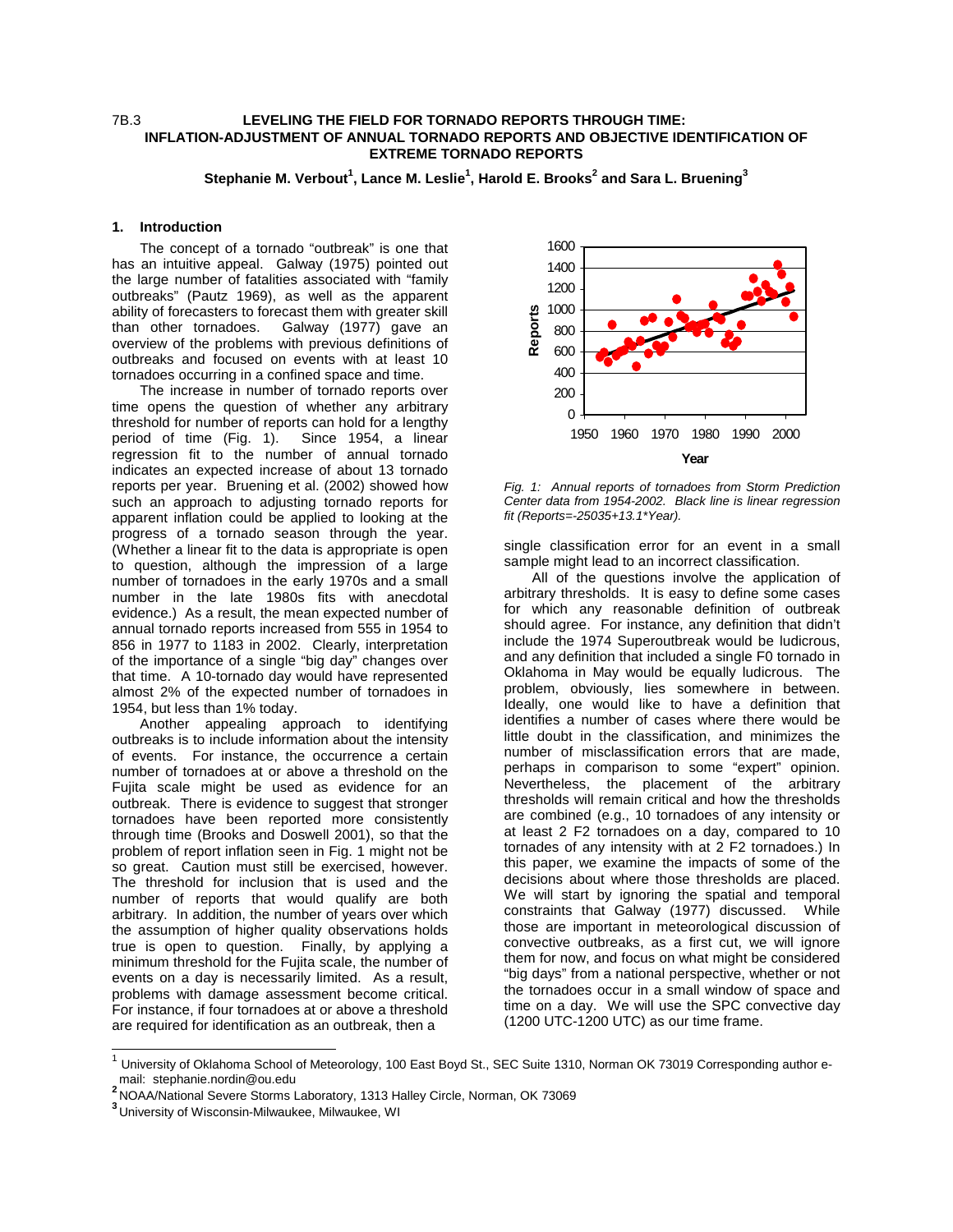Another way of considering the question is to reframe it in terms of the number of days per year, on average, that meet the criteria for a big day. If one wants to focus on a small number of the really big events, then perhaps having a definition that produces an average of one event per year would be desirable. If, on the other hand, one wants to look at the 10% biggest tornado days, given that tornadoes occur on the day, then a definition producing an average of 20 days per year would be more appropriate.

## **2. Days per year meeting thresholds**

An important question to be answered is whether the data show any breakpoints that might be appropriate to use in defining thresholds. If, for instance, there were a large number of days with fewer than 5 tornadoes, no days with between 5 and 10 tornadoes, and a relatively big number with at least 10 tornadoes, then identifying outbreaks as having 10 or more tornadoes would be a natural outcome of looking at the data and that threshold would not be as arbitrary.

As the large increase in reports over the years suggests, application of a threshold of a fixed number of reports for any tornadoes over time is problematic. Instead, we will focus on whether days exceed a fraction of the expected value associated with the linear regresssion for a particular year (see Fig. 1). For example, we can count the number of days with more than 1% of the linear regression value. That leads to counting days with more than 5.5 tornadoes in 1954 and more than 11.8 days in 2003. No obvious break in the distribution exists until, perhaps, a threshold associated with events that occur once per decade is reached (Fig. 2a). (The 1974 outbreak had 17.5% of the expected annual total.) Obviously, restricting analysis to once per decadal or rarer events is a very strong constraint.

For thresholds using the F-scale, it may be appropriate to consider the number of events without regard to any long-term regression. Again, there's no obvious break in the distributions for counts of F1 or F2 and greater tornadoes per day (Figs. 2b and 2c) until perhaps the once per decade time scale. There is a suggestion that the distribution could be modelled using a mixed geometric distribution (Bruening et al. 2002), associated with a "common" process producing few tornadoes and a "rare" process producing many tornadoes. It's tempting to consider using the parameters of the mixed distribution as a basis for defining outbreaks, but a relatively wide range of parameters could fit the distribution reasonably well. As such, one would want the dataset to be very robust in order to put narrow bounds on the parameters. Given uncertainties in the assignment of F-scale values to particular tornadoes, this seems highly unlikely. As such, it is doubtful that such an exercise would be valuable.

In any event, the empirical distributions of Fig.2 provide a basis for placing thresholds depending on the number of events one wishes to have in a big day







b)

**Big Tornado Days Per Year by Threshold (1954-2002)**



c)

**Big Tornado Days Per Year by Threshold (1954-2002)**



Fig. 2: Number of days per year exceeding thresholds for tornadoes per day for different damage classifications for 1954-2002. a) Any tornado, using threshold of fraction of annual expected number of tornadoes. b) Tornadoes of at least F1. c) Tornadoes of at least F2.

dataset. For instance, looking at an average of one event per year is equivalent to looking at days with at 3% of the expected annual tornadoes (in 2002, about 36) or 26 or more F1 or 15 or more F2 and greater tornadoes, if only one threshold is applied.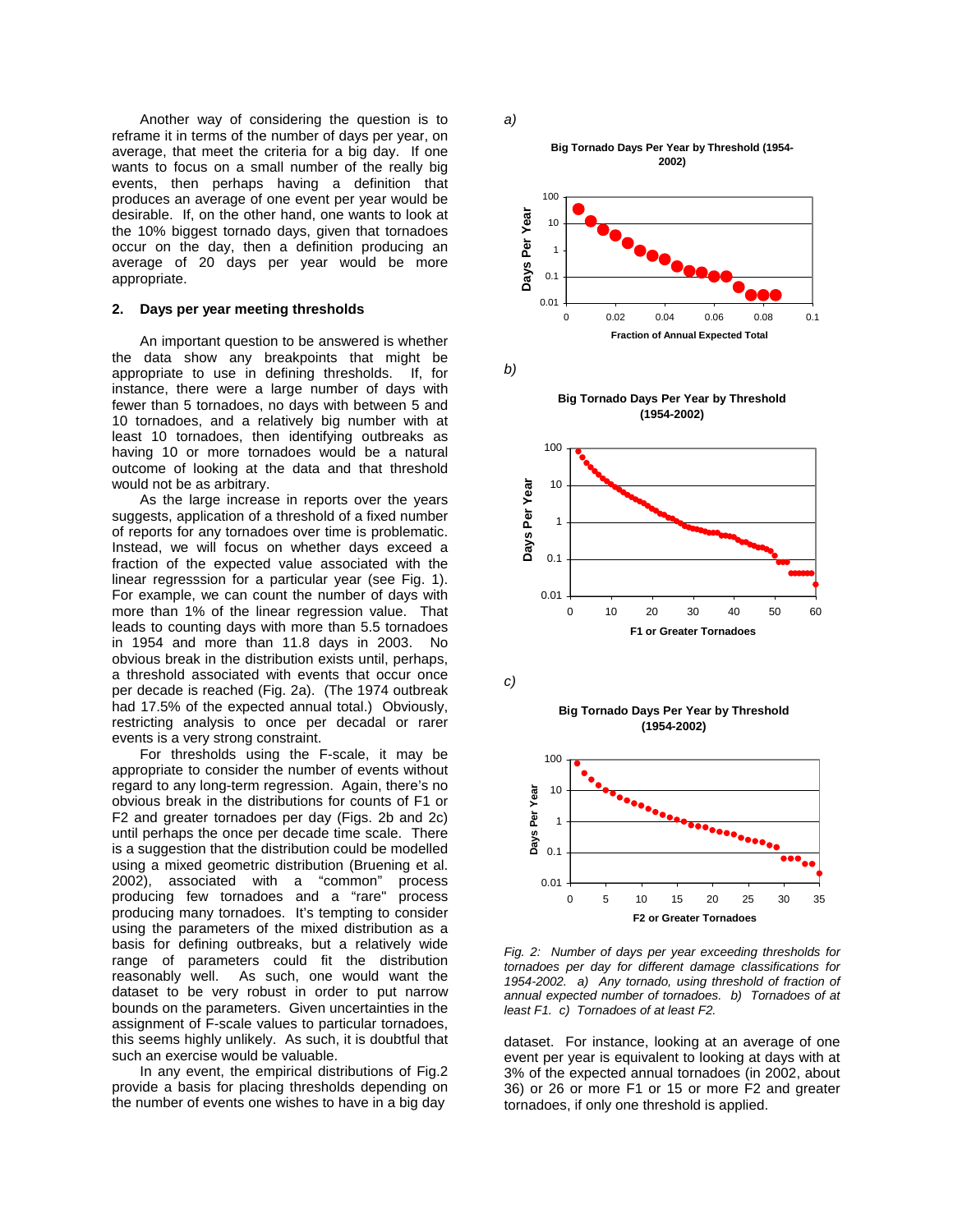

### **"Big" Days Per Year (4 F2+, 10 F1+, 2%Any)**

Fig. 3: Days per year exceeding "big day" thresholds of any tornado (green, threshold of 1.5% of expected annual value), F1 or greater tornado (red, 8 tornadoes), and F2 or greater tornado (blue, 4 tornadoes), for 1954-2002.

If arbitrary thresholds are chosen, time series of big days for each year can be generated (Fig. 3). The thresholds chosen here (1.5% of annual total for any tornado, 8 or more F1 or greater tornadoes, 4 or more F2 or greater tornadoes) produce, in the mean, 14-15 big days per year, roughly 8% of the days per with tornadoes. The "any tornado" and F1 tornadobased series track each other fairly well, but the F2 based series has a distinct break in the early-to-mid 1970s. From 1955-1972, there are more outbreaks identified by the F2 series than the F1 series for each year. From 1980-2002, the F1 series makes more identifications each year. The question of which time series is the source of the difference can be addressed by looking at the sorted distribution of big day identifications for the early and late part of the records. Looking at the first and last 19 years of the dataset, the two sorted distributions for F1-based big days are similar. The two biggest years are in the first part of the record, but beyond that, the two distributions are virtually indistinguishable (Fig. 4a). The picture for the F2-based big days is very different. The early part of the series has many more big days identified (Fig. 4b). The eight biggest years in the series are all in the first 19 years of the dataset and 16 of the values from the early record exceed 16 of the values from the late record. This is highly suggestive evidence that the F2+ record is what changed, but without accompanying changes in the F1+ record. Grazulis (1993) suggested that tornado damage was overrated in early part of the National Weather Service database (used here). Brooks and

Fig. 4: Sorted distribution of number of days per year identified as big days from 1954-1972 (red) and 1984-2002 (blue). Leftmost item in each series is largest value of dataset and rightmost item is smallest value. a) F1 and greater tornadoes, using threshold of 8 tornadoes. b) F2 and greater tornadoes, using threshold of 4 tornadoes.